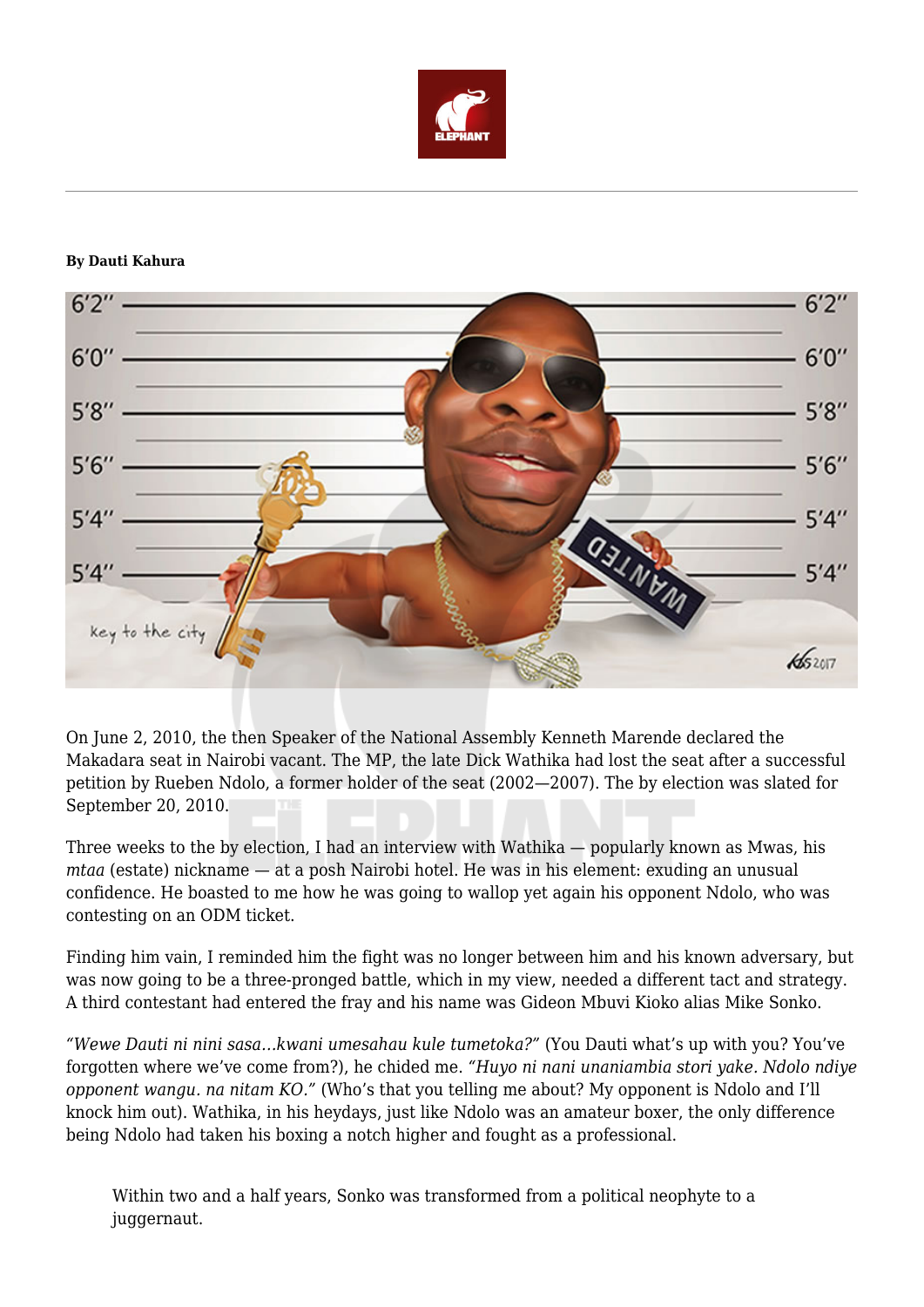Mwas could afford to get up close and personal with me, because I had known him since childhood. We had grown up together in Maringo estate. In 1991, after former President Daniel arap Moi had repealed the infamous Section 2(a) of the old constitution, multi-party politics had returned to the fold.

The following year, Wathika joined politics through the Ford Asili party which had split from Forum for the Restoration of Democracy (FORD), the first opposition party formed after the political liberalization. Kenneth Matiba formed Ford Asili, while the then doyen of opposition politics Jaramogi Oginga Odinga formed Ford Kenya.

As luck would have it, Mwas was a *boy wa mtaa* (local boy), all the electorate; young and old who had desired change voted for him and he run away with the popular vote. Wathika was elected as the Maringo ward councillor — defeating the KANU incumbent, Kiura Kirandu — hands down.

Wathika had had a great run as a politician from 1992, when as a 19-year-old elected rookie, he become one of the youngest minted multiparty party era politicians. In between 1992—2010, he had served three terms as a councillor, a mayor for two years and an MP for two and half years, including a stint as Assistant Minister for a year and four months. But his streak of luck would suddenly end with the arrival of Sonko.

Sonko, shot to political prominence, when he was first elected to parliament as Makadara MP on September 20, 2010. To the utter surprise of Wathika and Ndolo, Sonko, then 35 years old and running on a Narc Kenya ticket, caused a major upset by polling 19,535 votes against his closest rival, Ndolo's 16,613.

Wathika, the incumbent pooled a poor third. "I must admit I did not see the defeat coming…I had had it too easy," he was later to tell me when we again met in December 2010.

The entry of Sonko into the abrasive city politics immediately did two things: He sent Wathika packing — first to an emotional declaration of quitting politics altogether, and after he had recollected himself, into exile in Mukurweini constituency in Nyeri County. Sonko also confined Ndolo to ODM party politics. Within two and a half years, Sonko was transformed from a political neophyte to a juggernaut.

The naming of his matatus completed the picture and in a somewhat subtle way, told Sonko's own shady story. They bore names such as — BROWN SUGAR, CONVICT, FERRARI, LAKERS and ROUGH CUTS.

By March 2013, he was so confident he had outgrown his parliamentary seat, he threw his force into contesting the newly created senator seat. He won the Nairobi senator seat by the biggest number of votes cast for any senator or governor countrywide. Running against his closest competitor Margaret Wanjiru, he polled 808,705 votes against the burly priestess' 525,822 votes.

In Nairobi County, Sonko proved to all and sundry he was the king of politics. Running on The National Alliance (TNA) party, he polled even more votes than either his party boss, Uhuru Muigai Kenyatta, who got 659,490 votes, or he latter's rival, Raila Amolo Odinga, who received 691,156 votes. It was evident that Sonko had stomped the city politics like no other and, any politician who ignored him could only do so at their own peril.

Who is Sonko and how is it that today he is the most talked about politician, only after President Uhuru Kenyatta and the leader of Opposition Raila Odinga?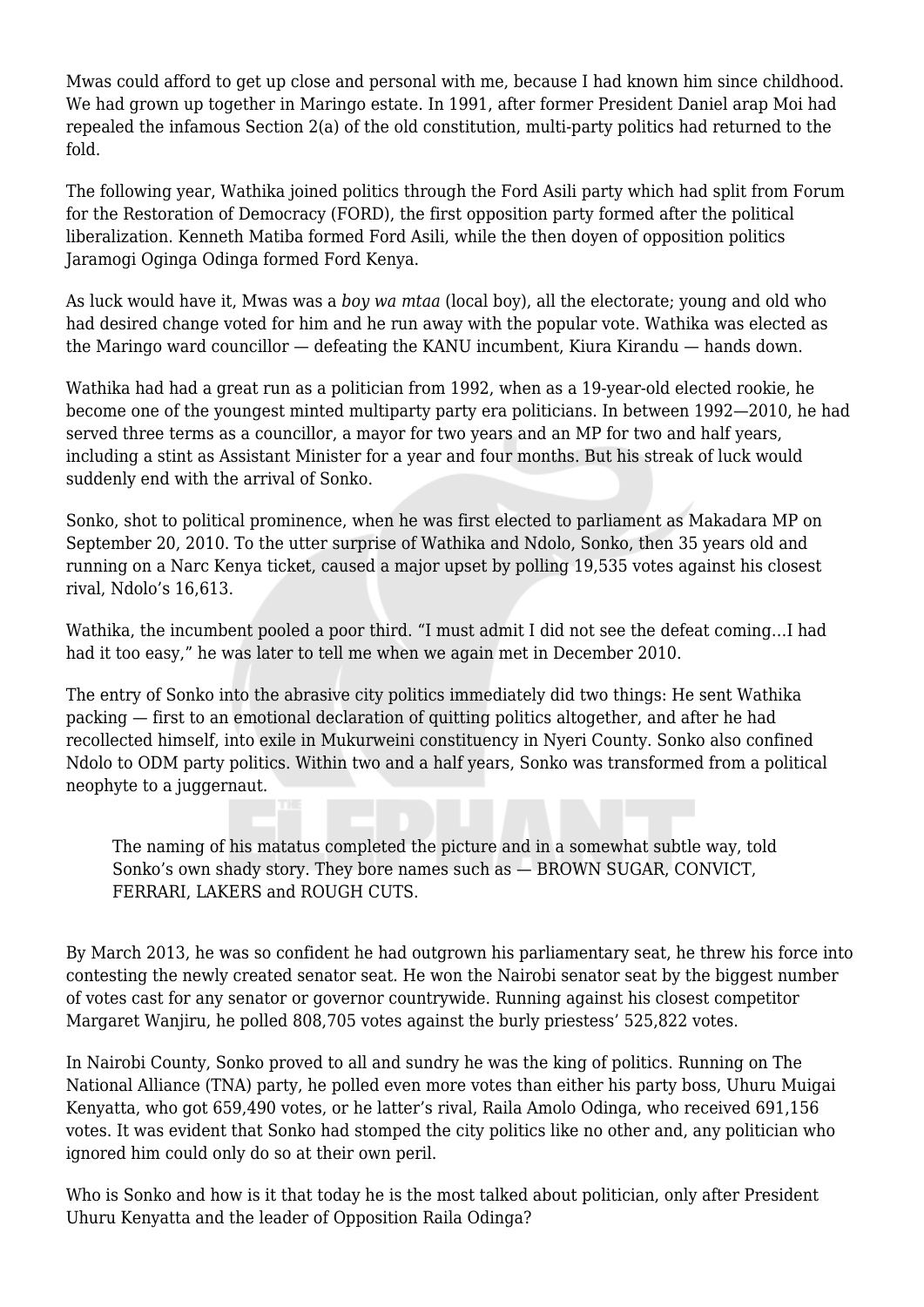Sonko appeared on the Nairobi scene in the early 2000s just like in the movies: with a bang. One day, Nairobian woke up to the sleekest No. 58 matatus operating on the Buru Buru Phase V, IV and III estates' route. Sonko had invested in a fleet of matatus that came to be known as *nganya* — a super pimped matatu — a superlative of *manyanga*, which is an ordinary pimped matatu.

His crew staff did not disappoint: His drivers and conductors were the whippiest lads you could find anywhere in the matatu transport industry. They were funky and wore the latest fashions. Equipped with the latest hi-fi music systems complete with woofers, Sonko's matatus could be heard a kilometre away.

The naming of his matatus completed the picture and in a somewhat subtle way, told Sonko's own shady story. They bore names such as — BROWN SUGAR, CONVICT, FERRARI, LAKERS and ROUGH CUTS. His matatus were so hip, trendy Buru Buru schoolkids would not board any other matatus.

Sonko's investment in the matatu industry has been surrounded with a lot of mystery and allegations of money laundering. He entered the industry with a great deal of razzmatazz, buying many matatus at one go and for a while, the quiet talk among his fellow matatu owners was that the source of his wealth was the illegal drug trade.

Two years after he was arrested and taken to Shimo-la-Tewa Prison, it is said he smuggled in cash in a briefcase into the prison, which his acolytes had passed onto the prison warders.

Indeed, the late Minister of Interior Security, Prof George Saitoti in December 2010, named him in Parliament as one of the country's drug lords. Talking to one of his close buddies recently, he reiterated that Sonko has never been taken to court over that mention or the allegations that were swirling before and even after. "To the best of my knowledge, the mention by the late Saitoti about Sonko involvement in drugs, has remained just that: a mere mention, nothing, more…nothing less," he said.

The source of Sonko's wealth though has never been fully publicly explained. Years before, then known as Gidion Mbuvi Kioko, he was a middle man selling parcels of lands in the Coast region, where he had grown up.

Many a time, it is alleged, he would take off with all the money after a land sale. In 1997, he was accused of having falsified documents relating to land belonging to Eliud Mahihu, the former allpowerful Coast Provincial Commissioner during Mzee Kenyatta's era.

Two years after he was arrested and taken to Shimo-la-Tewa Prison, it is said he smuggled in cash in a briefcase into the prison, which his acolytes had passed onto the prison warders. They, in turn, are said to have facilitated his escape after he was taken to Coast General Hospital feigning a range of ailments — from epilepsy, HIV/AIDS to Typhoid. Later, in mitigation, Sonko was to argue that he had run away from jail to attend his mother's funeral.

Just a few years later, Sonko was hanging around then Wab Hotel, at the Buru Buru shopping centre, clad in denim jeans and a T-Shirt, chatting away the boys. His matatus then employed an upward of 50 youth.

In January 2003, after the National Rainbow Coalition (NARC), an alliance dislodged the ruling KANU from its 24-year-old stranglehold of power, President Mwai Kibaki appointed the late John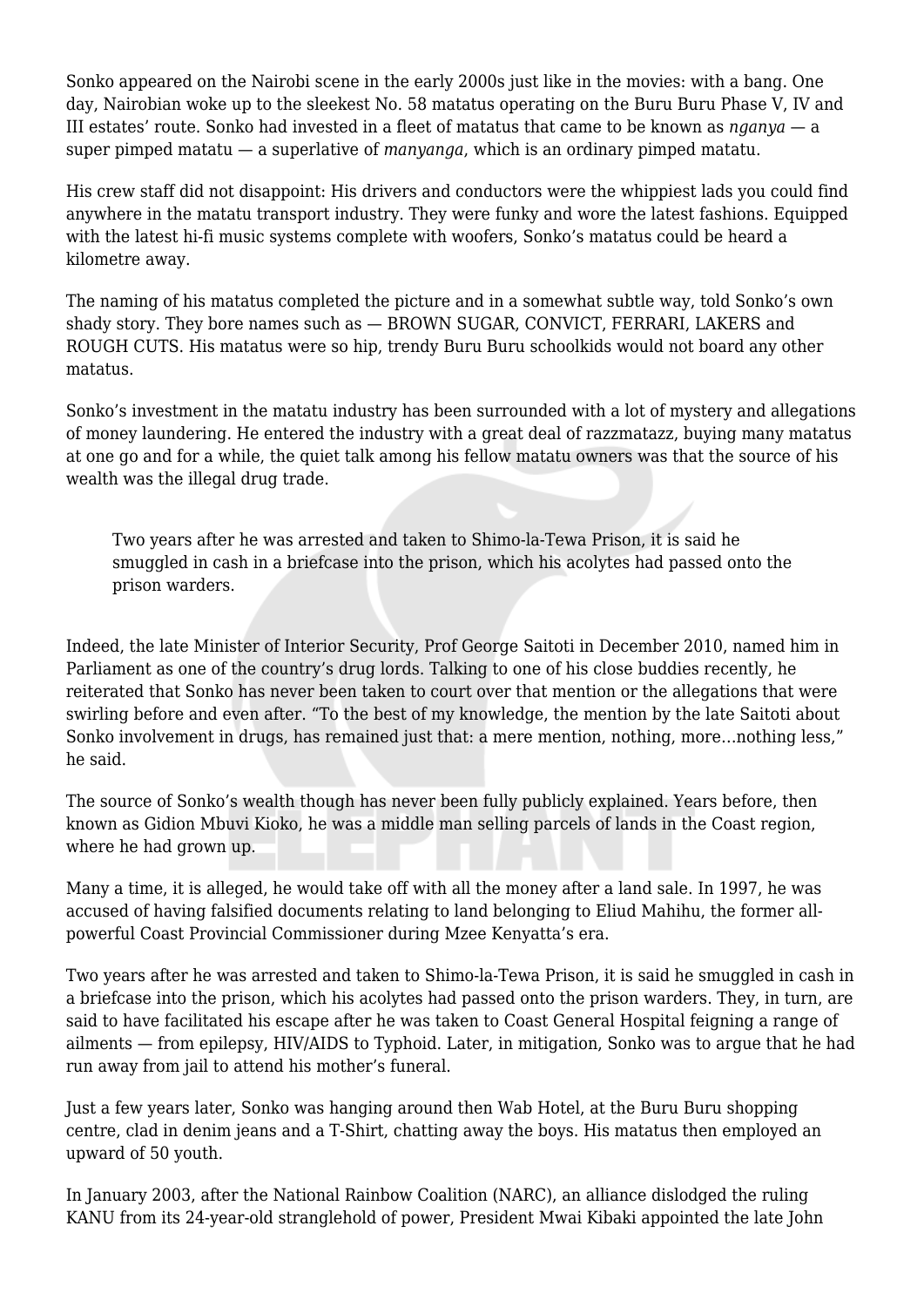Michuki as the Minister of Transport. Michuki was used to getting his way — from his days as a colonial administrator in the 1950s, when he was a district officer in Nanyuki, up to even when he entered politics. The "Michuki rules" which he initiated immediately he assumed the transport docket and which quickly resonated with the people, remained a diktat, until Sonko went to court in 2006. Sonko won his case because, as the High Court reminded the Transport Ministry, without official publication in the Kenya Gazette, the rules were just that: Michuki "personal rules". It was only after the court case that the rules were now formally gazetted.

One of Michuki's more infamous edicts was that of barring matatus from entering the central business district of Nairobi. It was a clearly selfish decree because of the conflict of interest that arose from an exception to the rule, allowing in vehicles belonging to the City Hoppa matatu company in which the Minister had invested heavily.

Listening to him explaining his tribulations, Kenneth inadvertently casts himself as a "choice candidate" who was owed and had been let down by the Jubilee Party cabal at the Pangani headquarters.

Sonko, whose matatus were affected by this unlawful rule, went to court. To the surprise of many, he won the case after a protracted battle. His matatus were allowed back into the city centre, along with a select few from other owners. The judicial victory improved Sonko's standing among his employees and followers, who viewed him as their "Mr fix it".

But more significantly, it, catapulted him to the chairmanship of the then amorphous and now defunct Eastlands Matatu Operators Association. The position gave Sonko influence and power commanding then close to 8000 matatus.

From being the darling of the youth, he became the darling of the masses. The passengers who used to be dropped off at the dusty Muthurwa, and who would then have to trek to the city centre — there were no boda bodas at the time — could not thank him enough. It was just a matter of time before he moved to the next level. When the Makadara constituency election was nullified by the High Court in April 2010, an opportunity availed itself and Sonko seized the moment and ran with it.

After becoming MP, Sonko sought to endear himself to his constituents. He would engage the City Council to get his constituents exempted from paying parking fees within Makadara constituency. The court injunction was only temporary but he had made his point: he would always be ready to fight for his people. For a while, he also made it tenuous for slum lords to arbitrarily evict tenants. He would go to court on behalf of the tenants and file a case.

On Sunday March 19, 2017 on national TV, Sonko ranted against Peter Kenneth, then one of his more formidable opponents for the Jubilee Party ticket for the Nairobi gubernatorial contest. From the onset, it was evident in the interview Sonko pulled no punches and held no prisoners when describing Kenneth. His apparent contempt for the former presidential candidate was palpable.

The 51-year-old Kenneth would later quit Jubilee Party, after losing the nomination battle to Sonko, to run as an independent candidate. He came off as a sore loser who had expected his path to the nomination to be smoothened for him. And therein lay his Achilles Heels: entitlement. Listening to him explaining his tribulations, Kenneth inadvertently casts himself as a "choice candidate" who was owed and had been let down by the Jubilee Party cabal at the Pangani headquarters.

But more than giving the implicit impression that he was the favoured son, Kenneth has been unable to shake off the label of being a "political project" or a front for other interests. First, he was a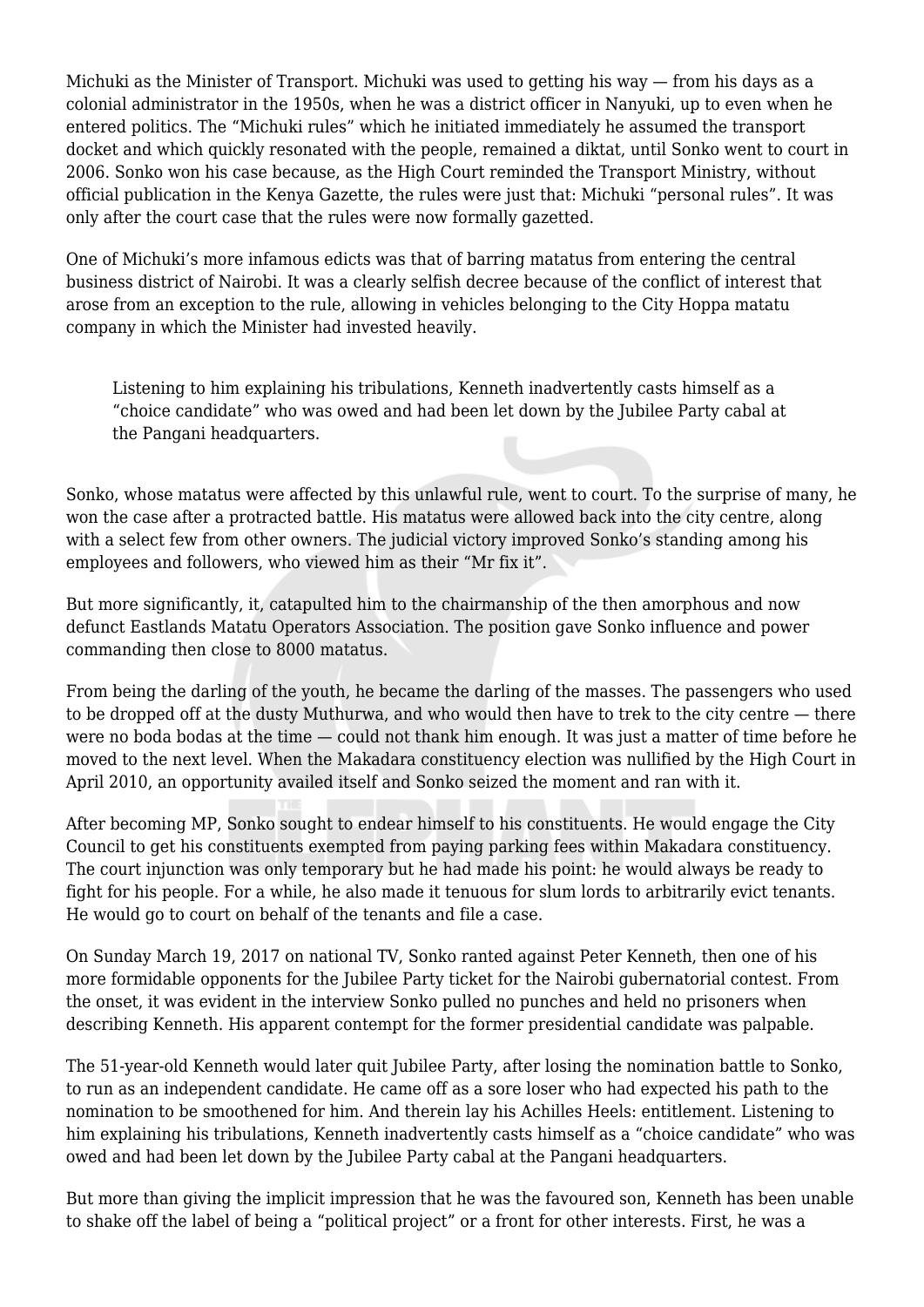project of the "Murang'a Mafia". Now, he is viewed as a "Governor Evans Kidero project". It cannot get worse.

Yet, the project tag is not the only label he is struggling with. When Sonko first taunted him as a foreigner and a Johnny-come-lately to city politics, Kenneth laughed it off and made light of the remark by pointing out that even when he represented Gatanga constituency, he slept in Nairobi.

The bad news for Kenneth is that this refuses to go away. "Peter Kenneth is a foreigner to Nairobi politics", says a Nairobi lady restaurateur known as Wa Carol. "Where has he been for four years?" the restaurateur, who herself voted for Sonko during the nominations, muses loudly. His goose was cooked the day he announced he was running in Nairobi, she says.

Still, of the 15 mayors Nairobi had between 1963 and 2012, only 4 were non-Kikuyu. Many Kikuyus have therefore come to regard Nairobi city as an extension of Kiambu County

"After PK first announced his bid in January, Maina Kamanda afterwards came over and addressed us Kikuyu business people in Nairobi and told us: 'we need someone to protect our property and the man to do precisely that is Peter Kenneth'. I thought Kamanda was kidding me. I do not own any property in Nairobi", says the lady who is in her late 40s.

It is the same reaction that my friend, Elvis Kinyanjui, who has been a street vendor in the CBD for the last three decades, had: "Kamanda is talking of protecting property — whose property?"

The Peter Kenneth who ran for presidency in 2013 is radically different from the man seeking to be the governor of the capital city. In 2013, he projected himself as a de-tribalised, smooth and urbane Kenyan — the poster child of cosmopolitanism with refined features. Barely four years later, he agreed to be repackaged as a Kikuyu sheriff coming to the city with a mission to rescue a propertied class ostensibly under siege.

Pitted against a man — Sonko — who has carved himself a niche as the spokesman for the city's underclass and defender of their trodden rights, Kenneth's apparent aloofness and association with the moneyed class casts him as removed from the everyday struggles of the city dweller.

In the nominations that he has bitterly disputed, Kenneth was walloped by Sonko, 138,185 votes to 62,504. Could Sonko have wrestled the power and glory from the Murang'a business elite's grip on Nairobi, thereby redefining the politics of Nairobi?

Nairobi city politics have always been under the grip of Kikuyu business and political elites save for two major periods — between 1969 to 1970 and 1983 to 1992. In 1969, Isaac Lugonzo took over from Charles Rubia and in 1983, former President Moi disbanded the City Council when Nathan Kahara was mayor to form several commissions till the return of multiparty politics in 1991.

From way back in the 1960s, when the first Minister of Trade and Commerce was Dr Gikonyo Kiano, who like Rubia, the city mayor, hailed from then Murang'a District, the city's business allocations and licenses tended to favour the Kikuyus from Murang'a. That is why, it not a coincidence that many of the city business godowns in the industrial area are owned by Murang'a tycoons. That is also why many of the buildings in downtown Nairobi, especially on River Road and Kirinyaga Road, are owned by the famous Rwathia group, which has its origin is in Rwathia in Murang'a.

Similarly, many of the small traders — from hawkers to street vendors— are Kikuyus from Murang'a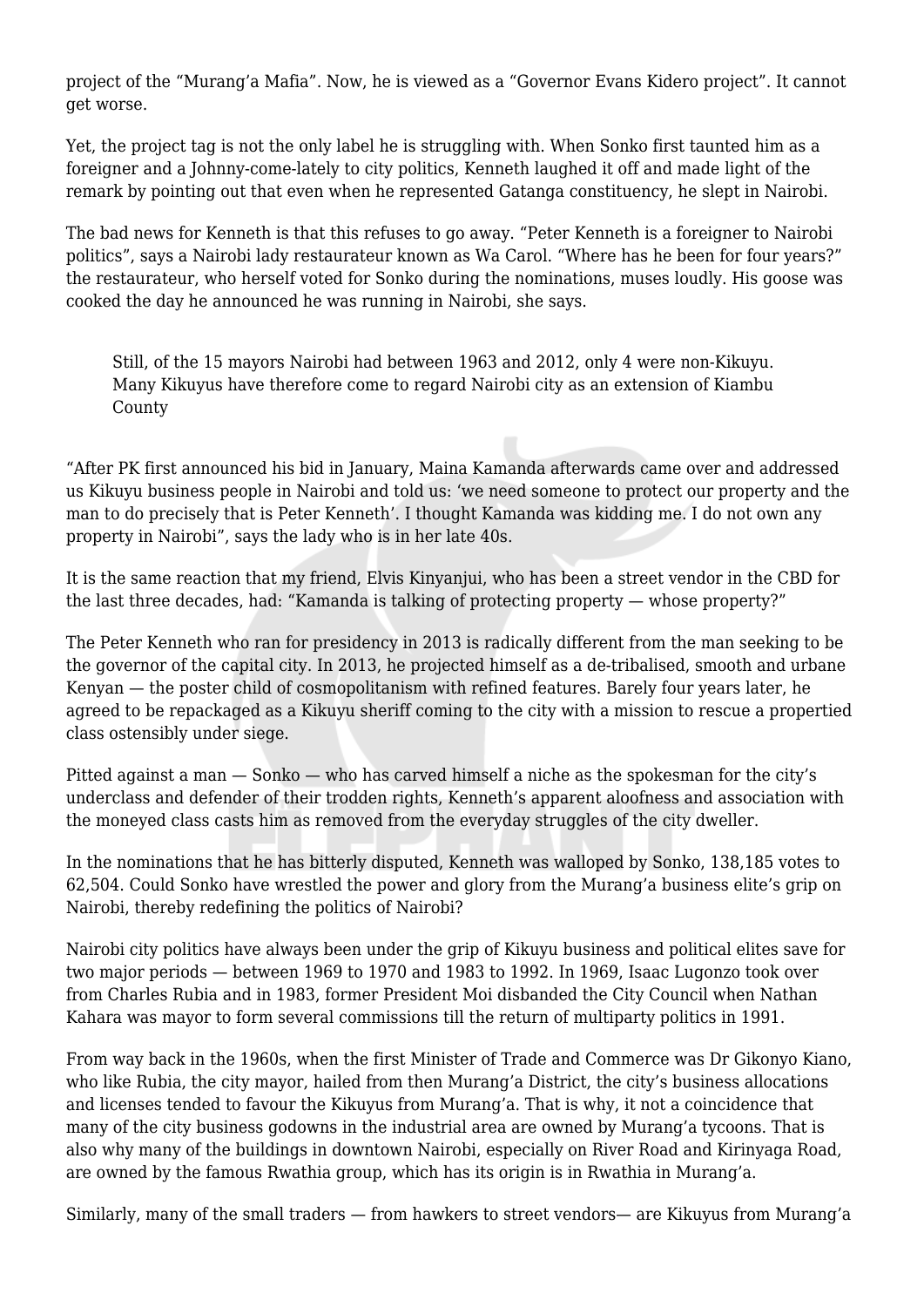many of whom are today settled in Starehe constituency. It is equally not a coincidence that Maina Kamanda, another Murang'a supremo, started his political career at Ngara West Ward (one of the wards that make Starehe constituency), eventually running for the parliamentary seat. The ward, and indeed the entire Starehe constituency, is populated majorly by Kikuyus from Murang'a.

"The thought of Sonko running the affairs of the biggest economy outside the national government at the City Hall is just frightening", the earlier quoted businessman confided.

After the re-introduction of multiparty politics, the position of the mayor may have been whittled down, but still, Kikuyu political mandarins controlled the mayoral seat, if not directly, then indirectly. Between 1992, after the first multiparty elections and 2002, the mayors were all Kikuyus. From Steve "Magic" Mwangi, John King'ori, Sammy Mbugua, John Ndirangu to Dick Waweru, whose second term ended in 2002.

The only other time a non-Kikuyu was boss at City Hall was between 2003—2004 when Joe Aketch, a nominated councilor, was mayor. Aketch owed his mayoral seat to Kamanda. The vicious infighting between the Kikuyu councillors at City Hall that ensued after the Narc victory, forced Kamanda, the newly elected Starehe MP, to throw his weight behind Aketch's candidacy.

Geoffrey Majiwa, then the Baba Dogo ward councillor was the Nairobi mayor after President Mwai Kibaki and Raila Odinga formed the grand coalition government in 2008. George Aladwa served between 2010—2012, after he took over from Majiwa, who had to step aside after he was allegedly implicated in a cemetery land corruption scam. Following the 2013 election, which rung in new constitutional arrangements, especially devolution, Evans Kidero, a Luo, defeated his Kikuyu rivals to clinch the Governorship.

Still, of the 15 mayors Nairobi had between 1963 and 2012, only 4 were non-Kikuyu. Many Kikuyus have therefore come to regard Nairobi city as an extension of Kiambu County due to its proximity, notwithstanding the fact that Kiambu Kikuyus appear to have ceded control of the city businesses to their cousins from Murang'a. In March 2017, a Jubilee Party parliamentary candidate from Roysambu was interviewed on Inooro TV. When asked who should be the governor of Nairobi, his answer was curt. "A Kikuyu of course". "Why?" posed the interviewer. "We Kikuyus are the owners of the city".

This reasoning among the Kikuyus is buttressed by the notion that many of the city businesses and investments' operations are run by Kikuyus. Also, because of the proximity of Kiambu and to a large extent Murang'a Counties, coupled with the fact that the first post-independent government of Mzee Kenyatta encouraged many Kikuyus to come to Nairobi, Kikuyus have always been numerically superior. According to some reports, one in three Nairobians is a Kikuyu.

Since Sonko declared his intention to run for the governor's seat, a section of the city's business community has become uneasy and wary of his burgeoning grassroots support across the city electorate. Towards the end of last year, Kikuyu businessmen in the city met and proposed a "sober and mature" person to run for the seat, in the hope of unseating governor Evans Kidero. "We had to act and come up with a name, in view of Jubilee Party's apparent lack of a saleable candidate," said one businessman who was privy to the meeting.

That is when they proposed Peter Kenneth. There is no gainsaying the fact the bulk of the most influential Kikuyu businessmen in Nairobi hail from the greater Murang'a County. Before, the carving out of additional districts from the original Murang'a largely by President Daniel Moi,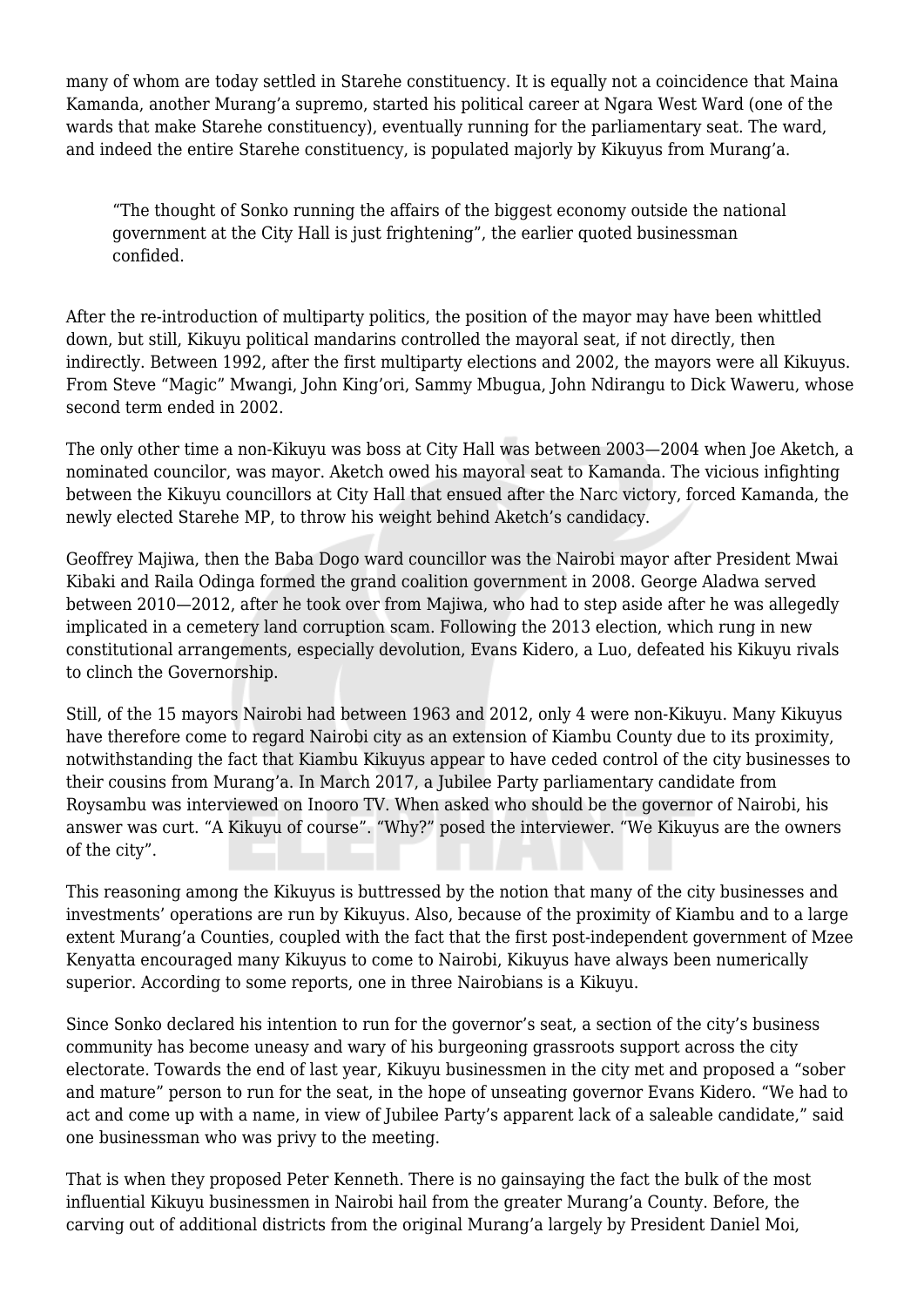Murang'a District began just after Thika town extending all way to the border of Karatina town, which is in Nyeri District. The urban and thoroughly cosmopolitan Kenneth is from Kirwara sublocation in Murang'a.

When the businessmen argued that they did not know where Sonko came from and what business he does, they were subtly saying he is not one of them. It did not matter that he is a Jubilee Party loyalist. "The thought of Sonko running the affairs of the biggest economy outside the national government at the City Hall is just frightening", the earlier quoted businessman confided. To calm the Murang'a Mafia fears and sooth their egos, Sonko has picked a mid-career corporate professional, Polycarp Igathe, who hails from Murang'a County as his deputy.

I was informed that Sonko oftentimes sneaks in at night to catch up with wazito — the gangland (heavy weight) leaders, who also boasted of having Sonko's direct contacts.

Sonko's mocking of academic papers during his high pitched monologues to Citizen TV host Mohamed Hussein  $-$  never mind he has himself rushed to get them  $-$  is a testament to how these credentials have come to mean nothing insofar as the governor's seat is concerned. Dr Evans Kidero with his "excellent" academic papers and "management experience" and presumed "track record" has ensured that these qualifications will not be anything to brag about when canvassing for the governor seat's votes.

Kidero's rival was Ferdinand Waititu, a former MP of the larger Embakasi constituency. Waititu started off as a councillor for Njiru ward, which was then part of the constituency. He also deputized mayor Wathika. Waititu is always remembered for his "unparliamentary" behaviour of throwing stones and boxing his constituents.

Yet, in uncanny twist of fate, he outmanoeuvered his competitors to clinch the TNA party ticket. One of the more formidable candidates in the Nairobi governor seat elections in 2013 was one, Jimnah Mbaru who ran on the defunct Alliance Party of Kenya (APK) after he failed to secure the TNA nomination. He performed dismally, coming a distant third.

Like Kenneth today, Mbaru had always been dogged by claims of being elitist and not "a man of the people", since the first time he entered electoral politics in 1992, when he first ran for a parliamentary seat. Waititu's chief campaigners in 2013 rode on that narrative to besmirch Jimnah. He was painted by Waititu as a man who would not soil his (well pressed) suits to get into the mud to help the people.

A cursory glance at Sonko's city support base today quickly reveals a demographic stratum that comprises voters who care nothing about academic qualifications and management experience. Disenchanted with Kidero's apparent lack of vision for the city — Nairobians were hoping for a makeover and an invigorated capital city — this voter bloc has all but dismissed these "elite" qualifications.

Four months ago, I conducted a reality check in Mathare constituency, one of Sonko's electoral bastions. Mathare is made up of six wards. In Huruma, the "area boys" told me Sonko was their guy. No doubt. Speaking to me in that lyrical Sheng only spoken in the toughest of the city ghettos, the young men spotting crew cuts dismissed Kenneth as an "impostor". *"Huyo mlami alikuwa wapi hizo siku zote?"* Where was the white man all these time? *"Kenneth ni candidate wa mababi".* Kenneth is the city's bourgeoisie choice.

Of course, Mathare is not Sonko's only voter catchment area. The entire Eastlands area — including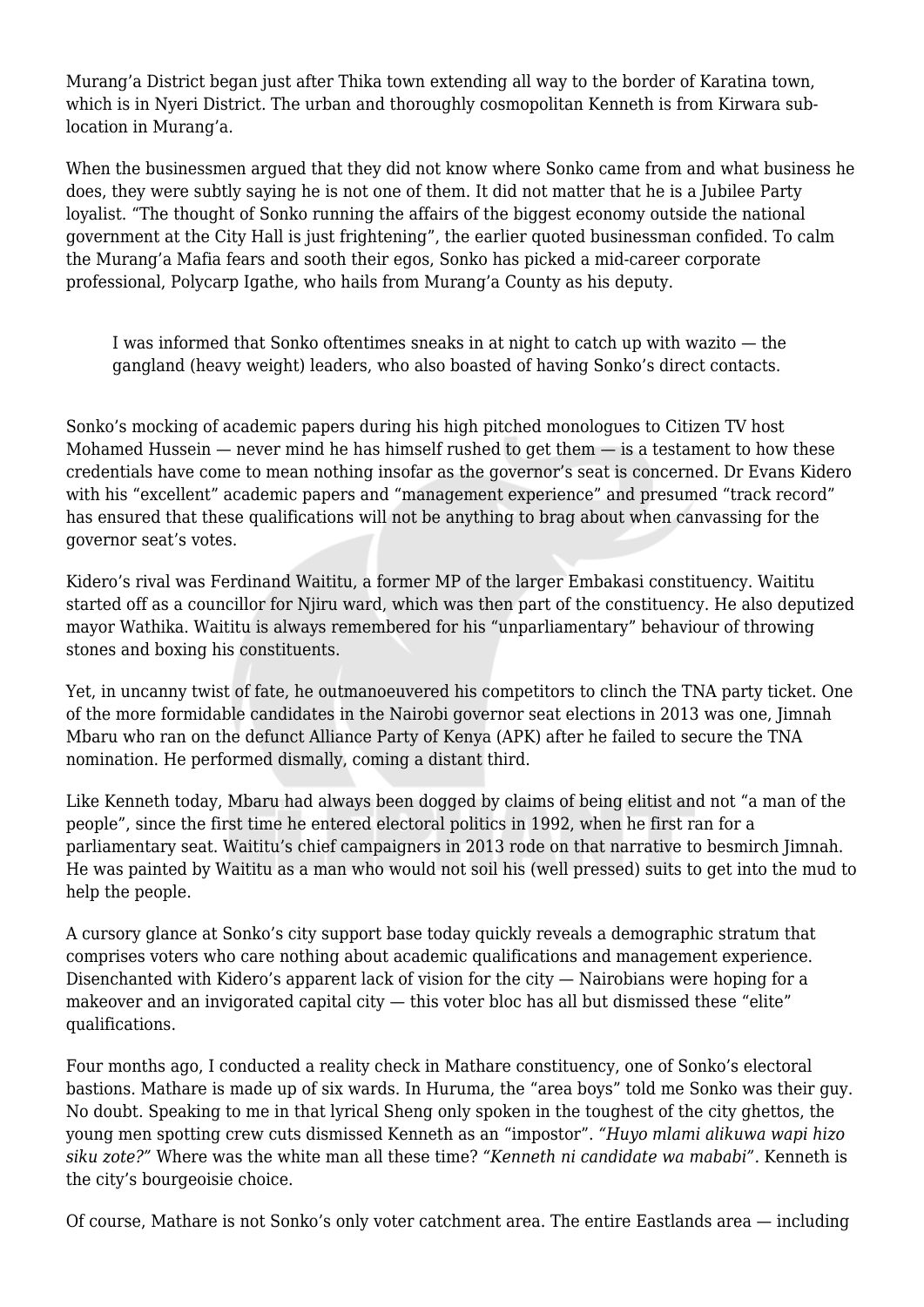the Central Business District — is considered to be his political playground. From the City Stadium roundabout, the area sandwiched between Jogoo Road and Lusaka Road is populated with Sonko's presumed loyal supporters. This area straddles basically four constituencies: Makadara, Starehe and Embakasi South and Embakasi West.

In Makadara constituency, Sonko's support is to be found in the larger Buru Buru, Ofafa Jericho and Jericho Lumumba, Maringo, Mbotela and Hamza estates. Add to these estates, Mukuru kwa Njenga slum. In Starehe constituency, Sonko's biggest support base is in the Mukuru kwa Rueben sprawling slum which is adjacent to the other Mukuru and other scattered slums in the Industrial area. In Embakasi South constituency, his most ardent supporters are in the heavily populated Pipeline area. In Embakasi West, his supporters are to be found in Umoja I and II, Mowlem and Kariobangi South.

Separate from the Jogoo Road/Lusaka Road axis, Sonko also commands great support in the area between Juja Road and Heshima Road, which runs through Bahati and Jerusalem estates. This area mainly encompasses Kamukunji and Embakasi North constituencies. In Kamukunji constituency, his greatest support resides in Biafra, Majengo — popularly known as *Kije* — and Shauri Moyo estates. Majengo, one of the city's oldest and most densely populated slums, is heavily Islamized and Swahilised — cultural traditions that Sonko easily identifies with and vice versa.

In Embakasi North, the sprawling Dandora areas I, II, III, IV and V, including *Gitare Marigu* ghetto are Sonko's forte. Away from Eastlands, Sonko can also call support in Dagoretti South, a peri-urban and semi-rural constituency.

To the macho ghetto youth, the fact that Sonko spent time in prison, means he is a "made man". "Sonko ni mtu alikuwa piri…na saa hii yuko wapi?" (Sonko was in prison…now look where he is).

Sonko's penetration of these urban poor areas was facilitated by his supposedly philanthropic outfit; the Sonko Rescue Team, which would supply the one golden commodity that is scarce to many Nairobians, rich and poor — water. For many of these people, they did not need to see Sonko physically: The SRT vehicles would announce the presence of the unseen Sonko.

Invariably, Sonko's supporters will not be voting for him because he is in Jubilee — his core constituency is to be found across the ethnic divide and would vote for him wherever he would take them. It is that simple. Nobody cares to remember that Sonko is a Mkamba from Mua Hills in Machakos County.

My street vendor friends — many of them Kikuyus and who ply their trade in the CBD, have told me they are rooting for Sonko. They believe he will be kinder to them. *"Sonko ni mtu anaelewa works ya vijana."* (Sonko is a man who understands the struggles of the youth). *"Yeye hukuja kutucheki na ametupromise ata deal na mabigi wa hii tao."* (He comes by to say hello, and has promised, he will deal with the city's bigwigs).

Sonko won the street vendors' favour, when he confronted the city askaris, who consistently and persistently harassed the vendors. Sonko had been consistently vocal about the violence at least since 2014, and in January 2016, three notorious city *askaris,* who have since been charged with a spate of murders involving street vendors, were arrested days after he threatened to resign.

Sonko has promised to put the city *askaris* firmly in their place, should he win. *"Sonko alitushow atanyorosha hao makanjo."* (Sonko told us he will straighten up the city *askaris* — if he becomes the governor).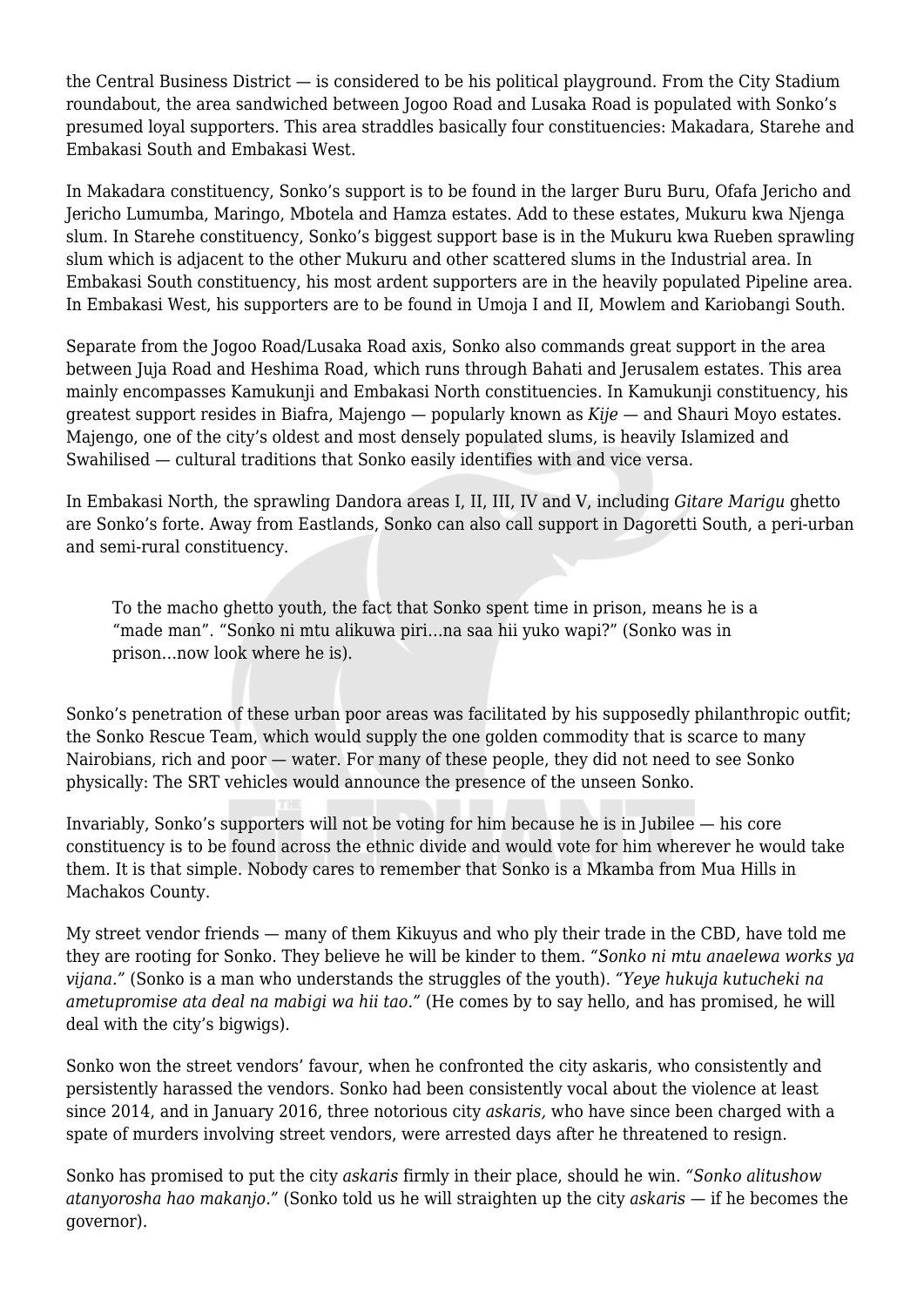Typically, nearly all the boda boda riders who operate in the CBD are Sonko's supporters. Like their counterparts, the street vendors, they regularly fall afoul of the archaic city by-laws, and hence are a perpetual target of harassment by city *askaris* seeking to extort bribes; oftentimes violently.

Sam Ochieng who is an Advertising Executive, says he will vote for Sonko. "Sonko animates politics in a way no other Kenyan politician does." My restaurateur friend, Wa Carol, told me she will cast her vote for Sonko, because she believes he is a man of action and will be accessible. "Kidero is a total flop. All he did was to increasingly levy taxies on small enterprises without offering any services. Look at my restaurant's backstreet: piles and piles of garbage…and every month we are required to pay service charge."

Away from Sonko's presumed multicultural support base, his ethnic city support is also as good as assured. It is not for nothing that Mukuru kwa Reuben and part of the Mukuru kwa Njenga slums are solidly behind Sonko: in the city politics' parlance, they are Kamba ghettos. So is Biafra in Kamukunji, Mbotela in Makadara and Pipeline in Embakasi South.

According to Independent Electoral and Boundaries Commission (IEBC) latest figures on the total registered voters, out of the city's 2.3 million registered voters, 450,000 are Kambas, the secondlargest voting block after the Kikuyus. With his entry into the governor's race, Sonko has complicated the ethnic arithmetic for Evans Kidero/Jonathan Mueke ticket. The retention of Mueke as a running mate was essentially to tap and harvest this Kamba vote.

Three weeks ago, Johnstone Muthama, one of NASA's fundraisers and campaigners called for a meeting at City Stadium, where every eligible Kamba voter had an automatic invitation. On the agenda: how to marshall Kamba support for Kidero/Mueke NASA ticket. Regardless, Hannah Mutiso from Buru Buru, told me her vote for the governor is for Sonko and so did Mbula from Pipeline in Embakasi South.

If the Kamba vote will prove to be problematic to Kidero, the Luhya vote may also not be automatic. A City County Luhya employee, who requested anonymity, confided in me that not all Luhyas will vote for Kidero. "We have not forgotten how he caused so much grief for our people when he was the boss at Mumias Sugar Factory." Kidero has been variously accused of mismanaging and misappropriating the company's finances, a charge that has yet to be proven in the courts, but which has refused to go away and sticks out of Kidero's lapel like a rotten flower.

Sonko's works of charity — though driven more by his need to shore up his votes rather than real philanthropy — in places like Kosovo, another of Mathare's wards, are seen as actos of *noblesse oblige* in one of the riskiest slums in Nairobi. There, I was informed that Sonko oftentimes sneaks in at night to catch up with *wazito* — the gangland (heavy weight) leaders, who also boasted of having Sonko's direct contacts.

Some of the philanthropic activities that Sonko continues to dazzle Nairobians with include paying school fees for some needy students and providing a free ambulance service. As MP, he claimed to have regularly purchased a geometrical set for every pupil in his constituency who sat for the Kenya School of Primary Education (KCPE) examination.

In six short years, Nairobi politics has seen Sonko capture the aspirations of the hoi polloi sequestered in the dangerous, horrid city ghettos, where in the true Hobbesian fashion, "life is short, nasty and brutish". If his criminal record is supposed to stick out as a sore thumb, the contrary is true. The record, which he does not shy away from, has proved to be a magnet to the youth — who form the strength of his fundamental support.